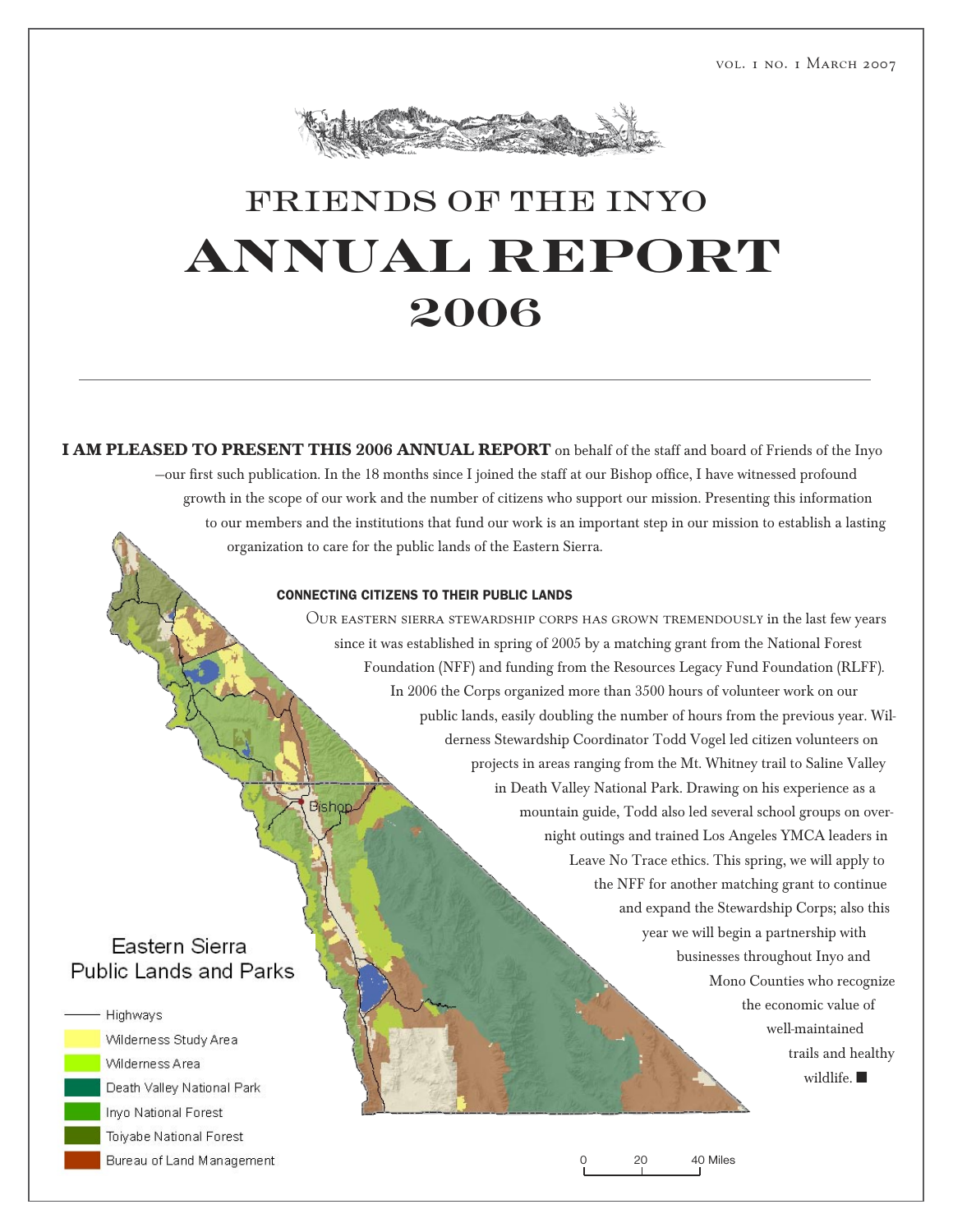

*Executive Director Paul McFarland carries the last fence post from Parker Bench near the Ansel Adams Wilderness.*



*Girl Scouts work to stabilize the trail around Convict Lake.*

*Handicapped-accesible fishing platform at Convict Lake.*

Our review of 2006 would not be complete without mentioning the first major recreational enhancement project we have completed. Bishop resident Bob Durkee had the vision of an accessible deck that would open the fishing at Convict Lake to residents and visitors of all abilities. Mr. Durkee's call was answered by a number of generous donations from individuals and Eastern Sierra businesses, along with design and permitting help from the Inyo National Forest and volunteer labor from Friends of the Inyo staff and board members and local residents. We dedicated the deck on September 22 – as we say around the office, helping people get outside to enjoy our public lands is our real job.

#### DEFENDING THE WILD

Advocacy and policy work remain the heart of Friends of the Inyo's activities. We act as the local defender of the public lands and wildlife in Eastern California, and our Executive Director, Paul McFarland, stays in a constant frenzy monitoring this vast area. Among the many successes of 2006, one of the most important was the temporary removal of domestic sheep from the high plateaus around Dunderberg Mountain, home to a growing population of the endangered Sierra bighorn sheep. Protecting the Sierra bighorn from potentially deadly infections spread by domestic sheep will be an issue requiring continuing efforts.

Many of our members, some volunteers, and a few contractors paid through a grant from RLFF contributed to the route designation process in the Inyo and Humboldt-Toiyabe National Forests. We consider public input to this process an important step toward preserving the wild nature of our public lands. The end of the 2006 also saw another round of public comments submitted regarding opening a road in Furnace Creek. Paul's work with a variety of other organizations produced a clear response to this threat, and many of our members submitted their comments

directly to the Bureau of Land Management. As the route designation process moves to a new stage and the BLM waits to release its decision regarding Furnace Creek, we again see that ongoing vigilance is paramount.

#### GROWING TO MEET THE FUTURE

WE STRIVE TO LIMIT OUR SPENDING on activities that are not central to our mission, and we are proud that our management and fundraising expenditures remain low. Behind each grant and donation Friends of the Inyo receives stand people who care deeply about the public lands of the Eastern Sierra; we share their feeling and manage our efforts to maximize the effect of those contributions. Further support from RLFF helped us complete a strategic planning process in November. The resulting plan outlines our objectives and strategies for the next three years, a list that is both exciting and daunting. We look forward to expanding the ranks of volunteers and supporting members who care deeply about the portion of the Eastern Sierra that we all share. As citizens it is ours to enjoy, and to protect.

This year is sure to see further big changes at Friends of the Inyo; we are currently seeking a larger office space, and we have recently been joined by a Sierra Americorps intern. Laura Chamberlin brings a wealth of experience after two years in the Peace Corps, and extremely helpful skills with Geographic Information Systems; she produced the map of the Eastern Sierra on the front page of this report.

We would like to thank all those who have provided their energy, ideas, and financial support. Our collective effort is making a difference, and will keep these beautiful public lands wild.

> *–Darren Malloy title*



*the end-of-the-road barriers on Tamarack Bench near Little Lakes Valley.*





*Citizen-stewards from Volunteer Vacations rehab campsites at Trail Camp on the Mt. Whitney trail.*

*Friends of the Inyo staff member Darren Malloy, removes a barrel from the Inyo Mountains Wilderness.*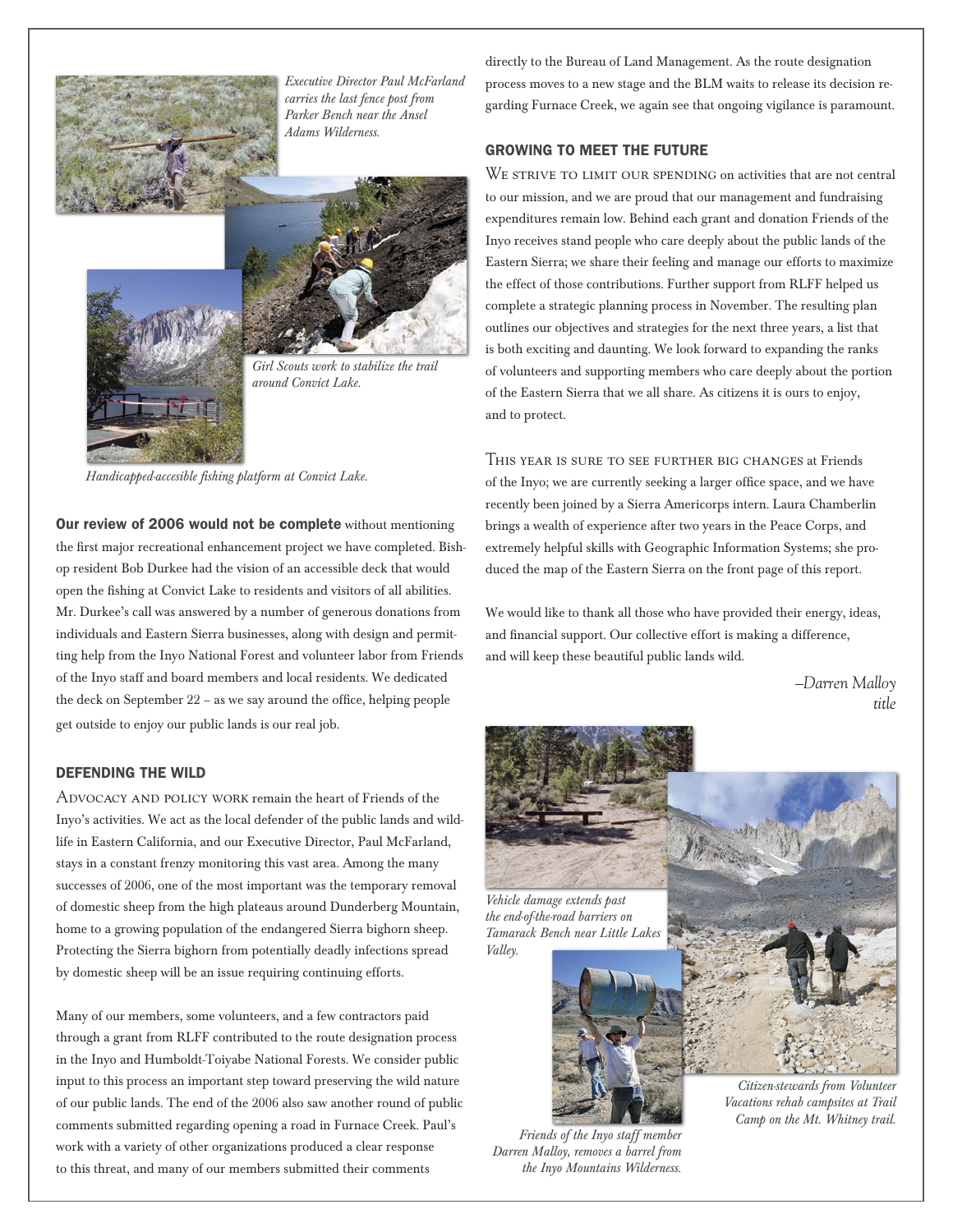# 2006 financials

## GRANT PROGRAMS

#### **RESTRICTED GRANTS**

| <b>National Forest Foundation - Wilderness</b><br>Stewardship Challenge | \$26,000  | Matching grant for wilderness stewardship and outdoor education                      |
|-------------------------------------------------------------------------|-----------|--------------------------------------------------------------------------------------|
| National Forest Foundation - MAP                                        | \$19.700  | Grant for monitoring of Jeffrey Pine forest management strategies                    |
| <b>Resources Legacy Fund Foundation</b>                                 | \$130,120 | For capacity building, advocacy, strategic planning and general support              |
| Resources Legacy Fund Foundation - RIDe                                 | \$8,000   | Support for route inventory work in the Inyo and Humboldt-Toiyabe National Forests   |
| <b>Desert Legacy Foundation</b>                                         | \$9,000   | For stewardship and education efforts to protect Inyo County desert wilderness areas |
| Polaris                                                                 | \$4.374   | Provided a road grooming machine to Inyo Nat'l Forest to reduce habitat destruction  |
| Norcross Wildlife Foundation                                            | \$5,000   | Grant toward purchase of a diesel truck to support education and stewardship efforts |

#### **UNRESTRICTED GRANTS**

| Peradam Foundation | \$20,000 |                                                         |
|--------------------|----------|---------------------------------------------------------|
| Patagonia, Inc.    | \$8,000  | Used to match grant from NFF for wilderness stewardship |

#### **GRANTS FOR CONSTRUCTION OF CONVICT LAKE FISHING PLATFORM**

| The Tillie H. Totman Living Trust | \$4.000 |                                                            |
|-----------------------------------|---------|------------------------------------------------------------|
| Dr. and Mrs. Arthur Strauss       | \$5,000 |                                                            |
| <b>Granite Bay Ventures</b>       | \$5,000 |                                                            |
| Patagonia, Inc.                   | \$1,500 | To support staff work on Convict Lake construction project |

## EXPENSES BY CLASS

| <b>EXPENSES</b>                      |          |
|--------------------------------------|----------|
| Outreach                             | \$64.394 |
| Stewardship and Enhancement          | \$52,784 |
| <b>Communications and Membership</b> | \$13,704 |
| <b>Education</b>                     | \$23,099 |
| Policy                               | \$83,357 |
| Planning, Fundraising and Management | \$36,778 |
| <b>2006 Total Expenses</b>           |          |



## REVENUE

#### **REVENUE**

| 2006 Total Revenue                     | 20.181    |
|----------------------------------------|-----------|
| Individual and Business Contributions  | \$51,453  |
| <b>Corporate and Foundation Grants</b> | \$258.002 |
| <b>Program Service Fees</b>            | \$1,886   |
| <b>Interest Farned</b>                 | \$1,072   |
| <b>Special Events</b>                  | \$3,818   |
| <b>Advertising Revenue</b>             | \$3,950   |
|                                        |           |